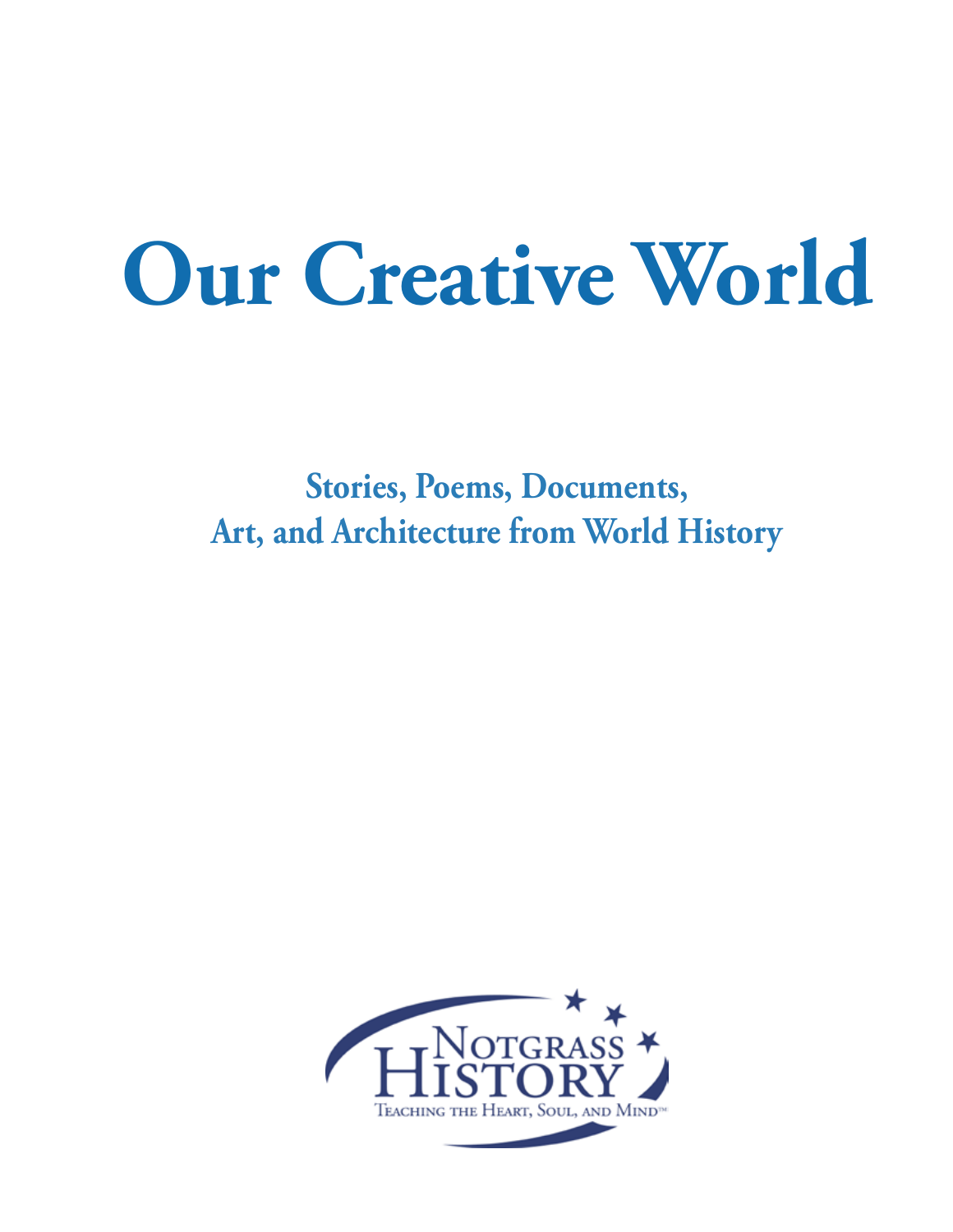*Our Creative World* Edited by John Notgrass

ISBN 978-1-60999-086-2

Editorial comments and design of this collection are copyright © 2016 Notgrass Company. All rights reserved.

Cover Photo Credit: The world at night / NASA Earth Observatory

All product names, brands, and other trademarks mentioned or pictured in this book are used for educational purposes only. No association with or endorsement by the owners of the trademarks is intended. Each trademark remains the property of its respective owner.

> Cover design by Mary Evelyn McCurdy Interior design by John Notgrass

> Printed in the United States of America

Notgrass Company 975 Roaring River Road Gainesboro, TN 38562 1-800-211-8793 www.notgrass.com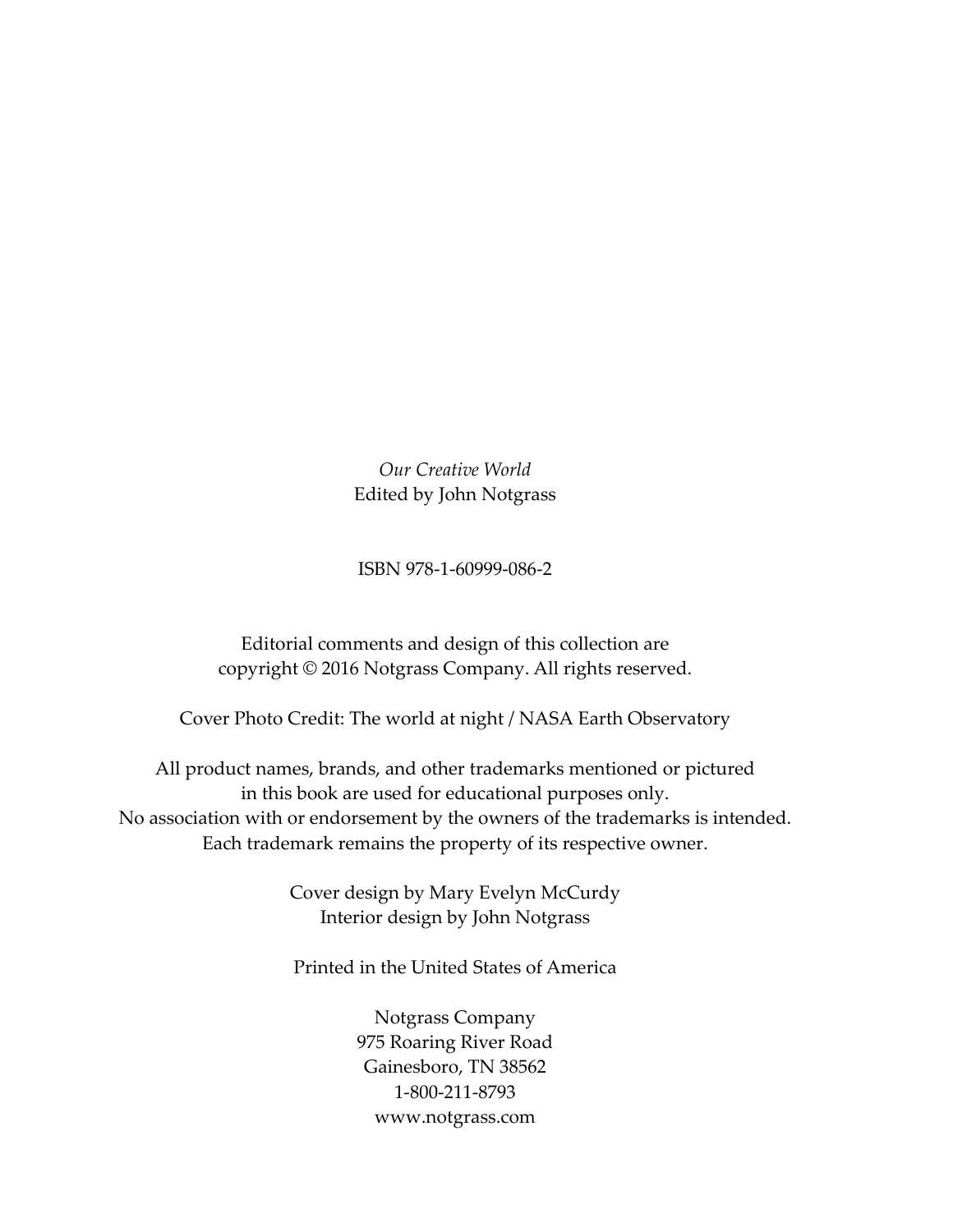## **Our Creative World**

Many people think history is a lot of names, dates, battles, faraway places and flat pictures of stiff people who never smile. That is not history. History is vibrant color, strong feelings, hopes, dreams, losses, and myst pictures of stiff people who never smile. That is not history. History is vibrant color, strong feelings, hopes, dreams, losses, and mysteries. Even the people who are famous in history are still people: normal, interesting, regular, important people, like us. Did you ever stop to think that YOU are a person in history, too? What would you want the student of the future to know about you and your time?

History records Julius Caesar's rise to power, but also the memory that he was bald and embarrassed about it (see page 26). The Ming Dynasty of China is part of history, but so is the woman of that day who left us a wistful poem about parting with loved ones (see page 69). London's Great Fire is an important historical event, but a real person who was there took time to notice and write down the impact the fire had on the city's pigeons (see page 93). Yes, history calls Florence Nightingale the mother of modern nursing, but she also wrote letters to friends when all she could find to write with was a pencil (see page 115).

These pages let the people of history speak for themselves. These are the letters, stories, art, games, sports, recipes, poems, speeches, structures, and memories that were part of their normal, interesting, regular, important lives. Listen to what these voices from history have to say to you and find those stiff, flat people from history come suddenly to life.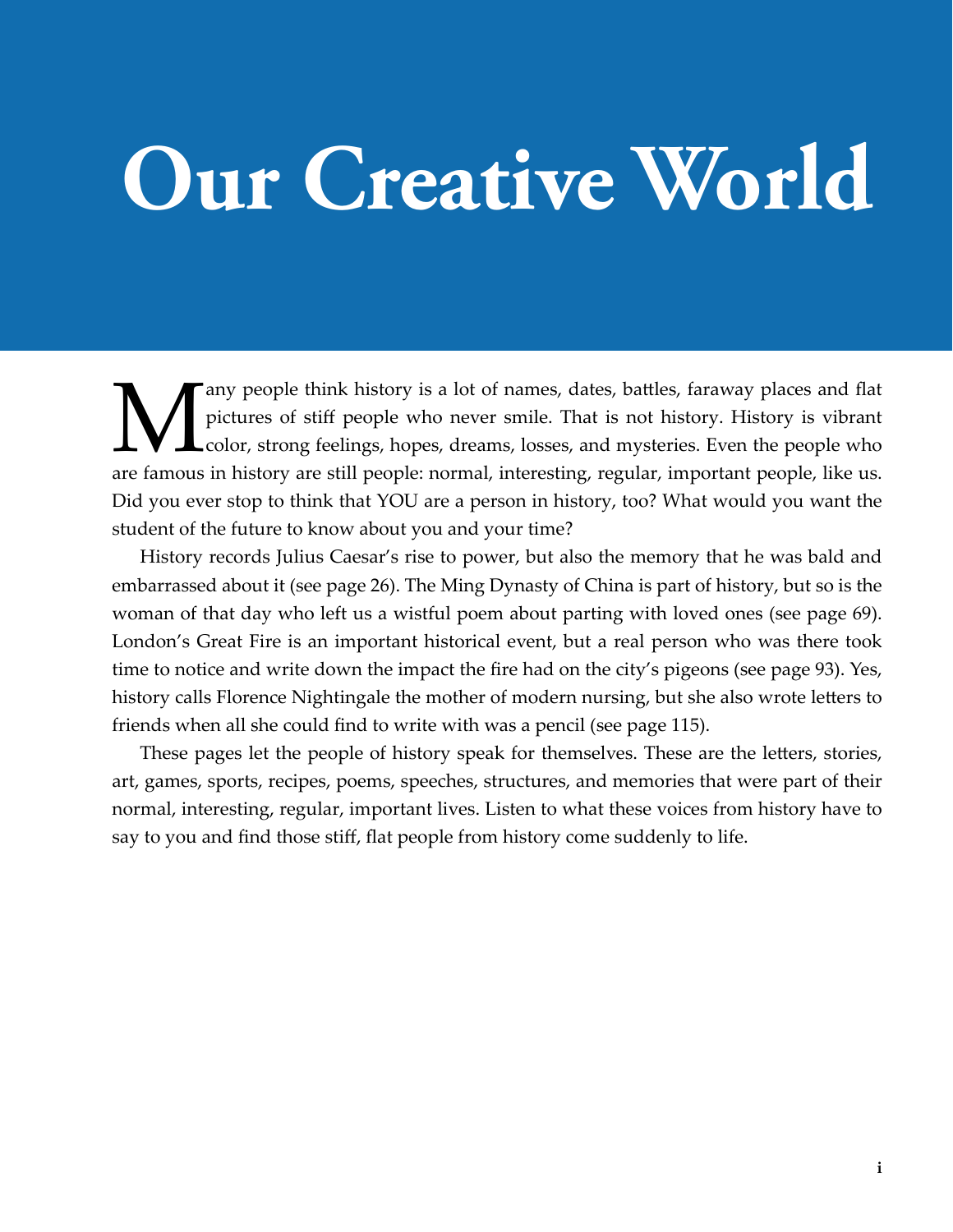# Table of Contents

| Four Remarkable Things in England - Henry of Huntingdon (c. 1130 AD) 10 |  |
|-------------------------------------------------------------------------|--|
|                                                                         |  |
|                                                                         |  |
|                                                                         |  |
|                                                                         |  |
|                                                                         |  |
|                                                                         |  |
|                                                                         |  |
|                                                                         |  |
|                                                                         |  |
|                                                                         |  |
|                                                                         |  |
|                                                                         |  |
|                                                                         |  |
|                                                                         |  |
|                                                                         |  |
|                                                                         |  |
|                                                                         |  |
|                                                                         |  |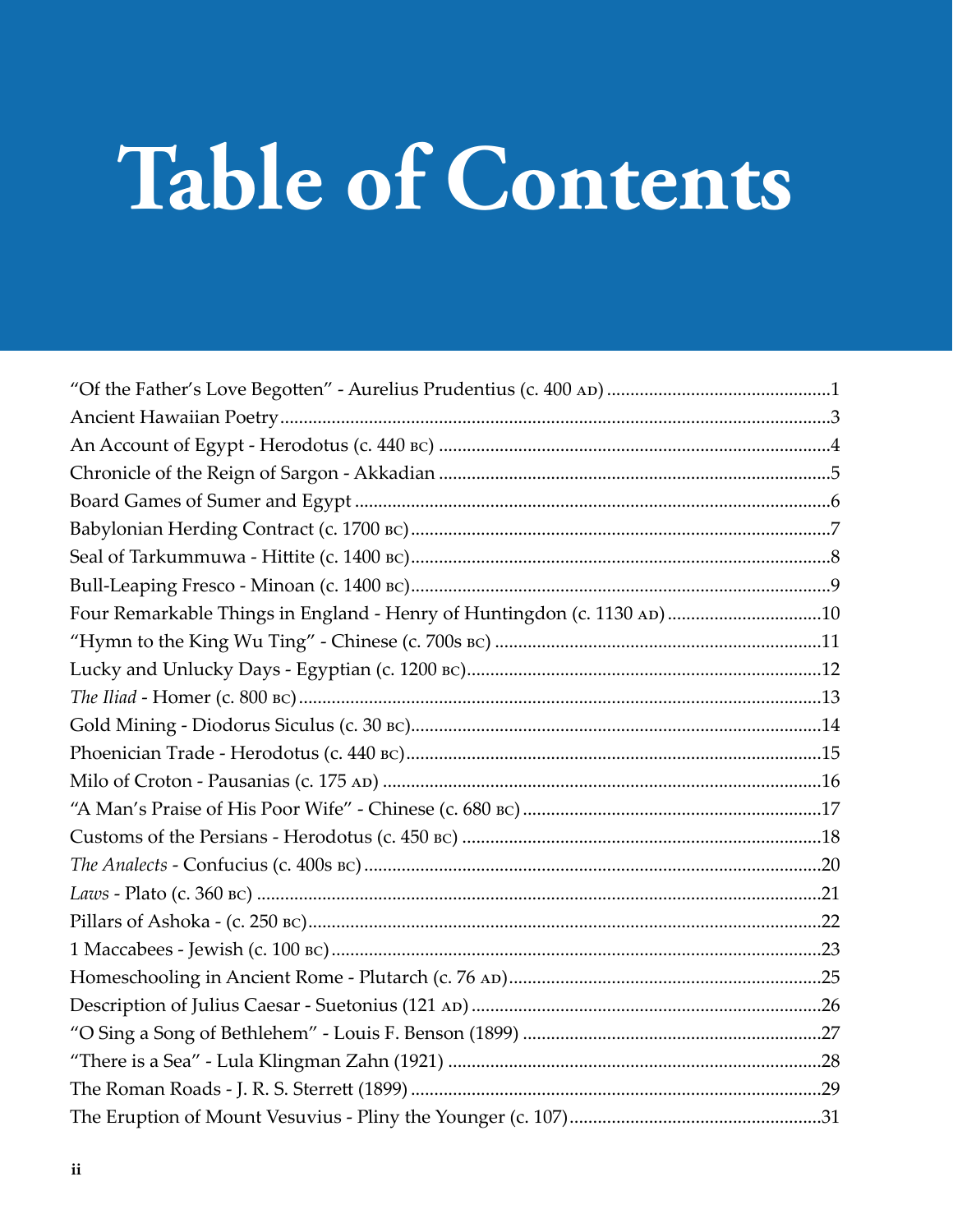| The True History of the Conquest of New Spain - Bernal Diaz del Castillo (1568)77 |  |
|-----------------------------------------------------------------------------------|--|
|                                                                                   |  |
|                                                                                   |  |
|                                                                                   |  |
|                                                                                   |  |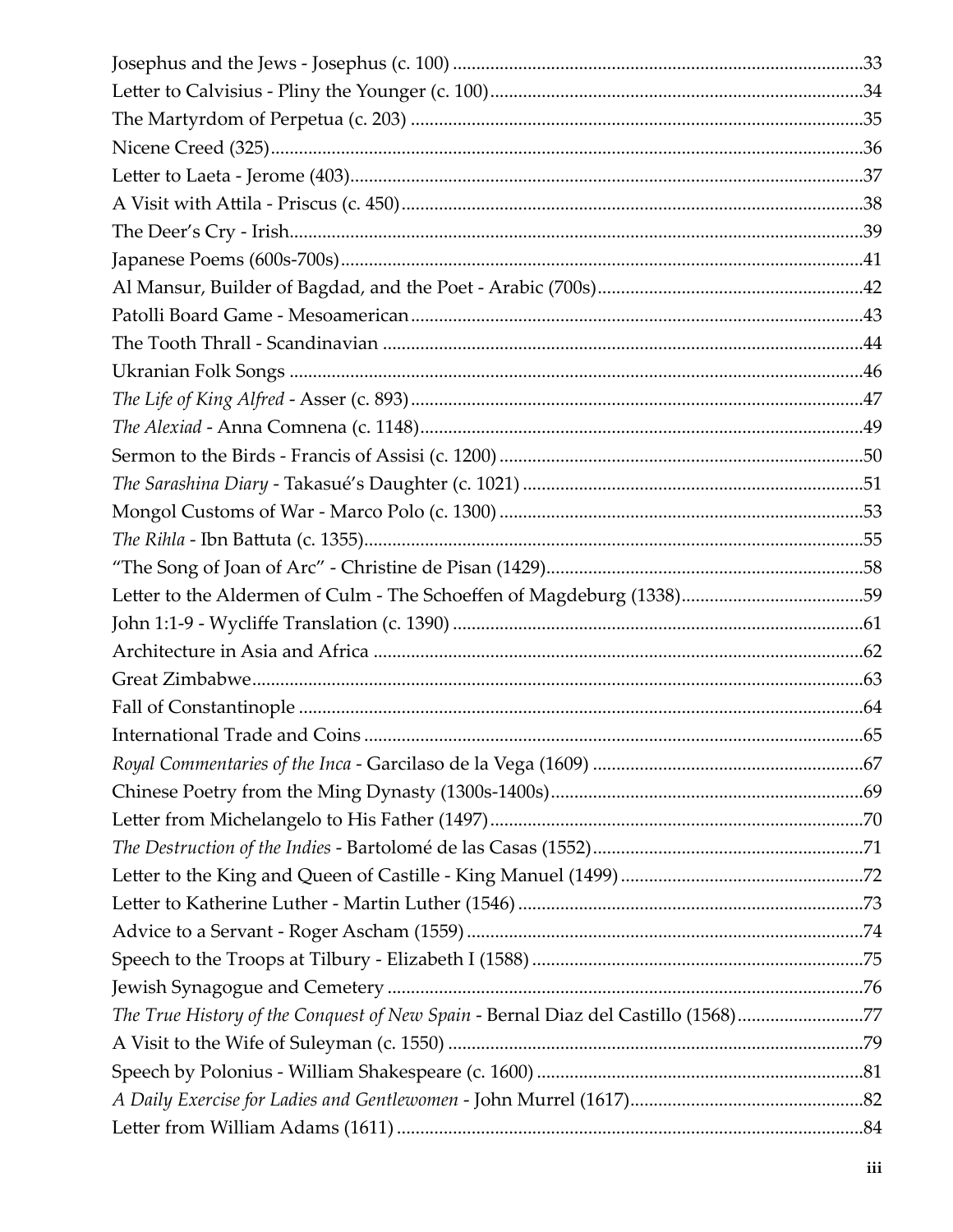| Memoirs of the Court of Marie Antoinette, Queen of France - Campan (1823)103       |  |
|------------------------------------------------------------------------------------|--|
|                                                                                    |  |
|                                                                                    |  |
|                                                                                    |  |
|                                                                                    |  |
|                                                                                    |  |
|                                                                                    |  |
|                                                                                    |  |
|                                                                                    |  |
|                                                                                    |  |
|                                                                                    |  |
|                                                                                    |  |
| Fragments of Serbian National Wisdom - Nicholai Velimirovic (1916)124              |  |
|                                                                                    |  |
|                                                                                    |  |
|                                                                                    |  |
| From Boat Person to Bishop - Gisèle Nyembwe and Vincent Nguyen (2010) 130          |  |
|                                                                                    |  |
|                                                                                    |  |
|                                                                                    |  |
| Speech on Investiture as Governor of South Australia - Douglas Nicholls (1976) 136 |  |
|                                                                                    |  |
| Address to the 43rd UN General Assembly Session - Mikhail Gorbachev (1988)140      |  |
|                                                                                    |  |
|                                                                                    |  |
|                                                                                    |  |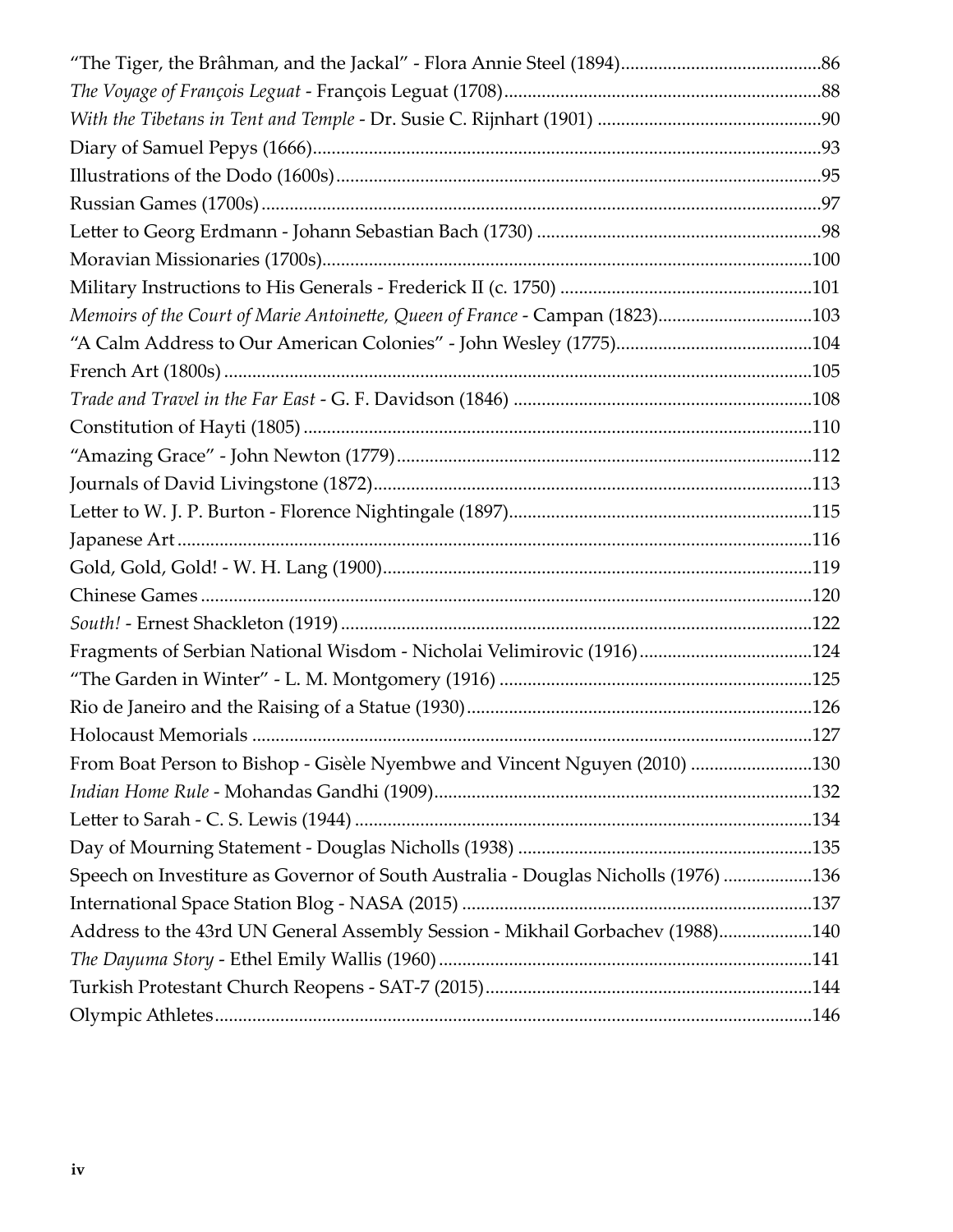### **Of the Father's Love Begotten**

Aurelius Prudentius (c. 400 AD)

*Aurelius Prudentius (c. 348-413) was born in Hispania Tarraconensis, a Roman province that is now in northern Spain. He worked as a lawyer and public official before retiring to a simple life of prayer and fasting. He composed many poems, including the one featured below. This English translation from the original Latin is from the 1850s. John M. Neale made the original translation, which Henry W. Baker revised.*

Of the Father's love begotten, ere the worlds began to be, He is Alpha and Omega, He the source, the ending He, Of the things that are, that have been, And that future years shall see, evermore and evermore!

At His Word the worlds were framèd; He commanded; it was done: Heaven and earth and depths of ocean in their threefold order one; All that grows beneath the shining Of the moon and burning sun, evermore and evermore!

He is found in human fashion, death and sorrow here to know, That the race of Adam's children doomed by law to endless woe, May not henceforth die and perish In the dreadful gulf below, evermore and evermore!

O that birth forever blessèd, when the virgin, full of grace, By the Holy Ghost conceiving, bare the Savior of our race; And the Babe, the world's Redeemer, First revealed His sacred face, evermore and evermore!

This is He Whom seers in old time chanted of with one accord; Whom the voices of the prophets promised in their faithful word; Now He shines, the long expected, Let creation praise its Lord, evermore and evermore!

O ye heights of heaven adore Him; angel hosts, His praises sing; Powers, dominions, bow before Him, and extol our God and King! Let no tongue on earth be silent,

Every voice in concert sing, evermore and evermore!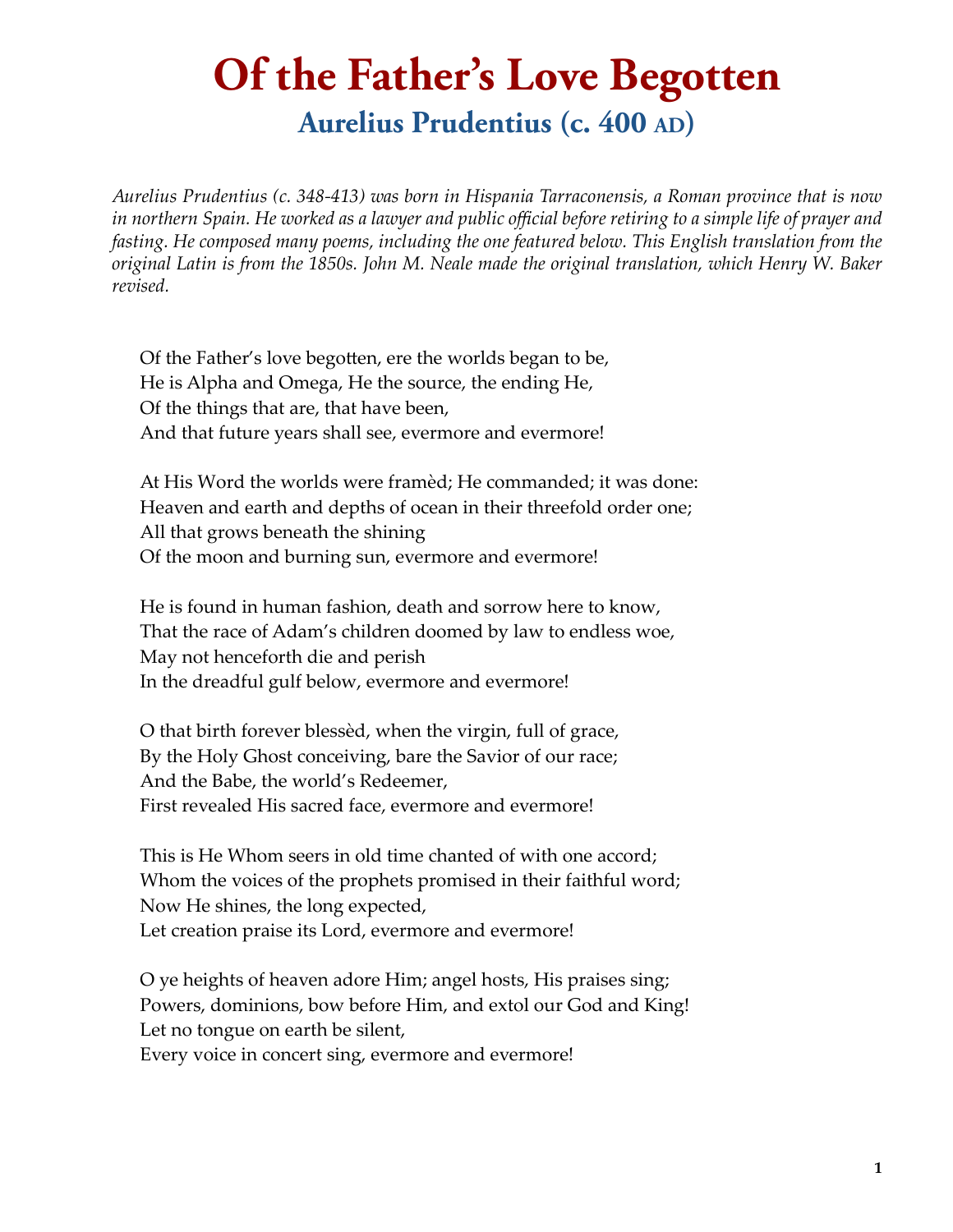Righteous judge of souls departed, righteous King of them that live, On the Father's throne exalted none in might with Thee may strive; Who at last in vengeance coming Sinners from Thy face shalt drive, evermore and evermore!

Thee let old men, thee let young men, thee let boys in chorus sing; Matrons, virgins, little maidens, with glad voices answering: Let their guileless songs re-echo, And the heart its music bring, evermore and evermore!

Christ, to Thee with God the Father, and, O Holy Ghost, to Thee, Hymn and chant with high thanksgiving, and unwearied praises be: Honor, glory, and dominion,

And eternal victory, evermore and evermore!



*This image of Christ from around the time of Prudentius is from the catacomb of Commodilla in Rome.It features Alpha and Omega, the first and last letters of the Greek alphabet.*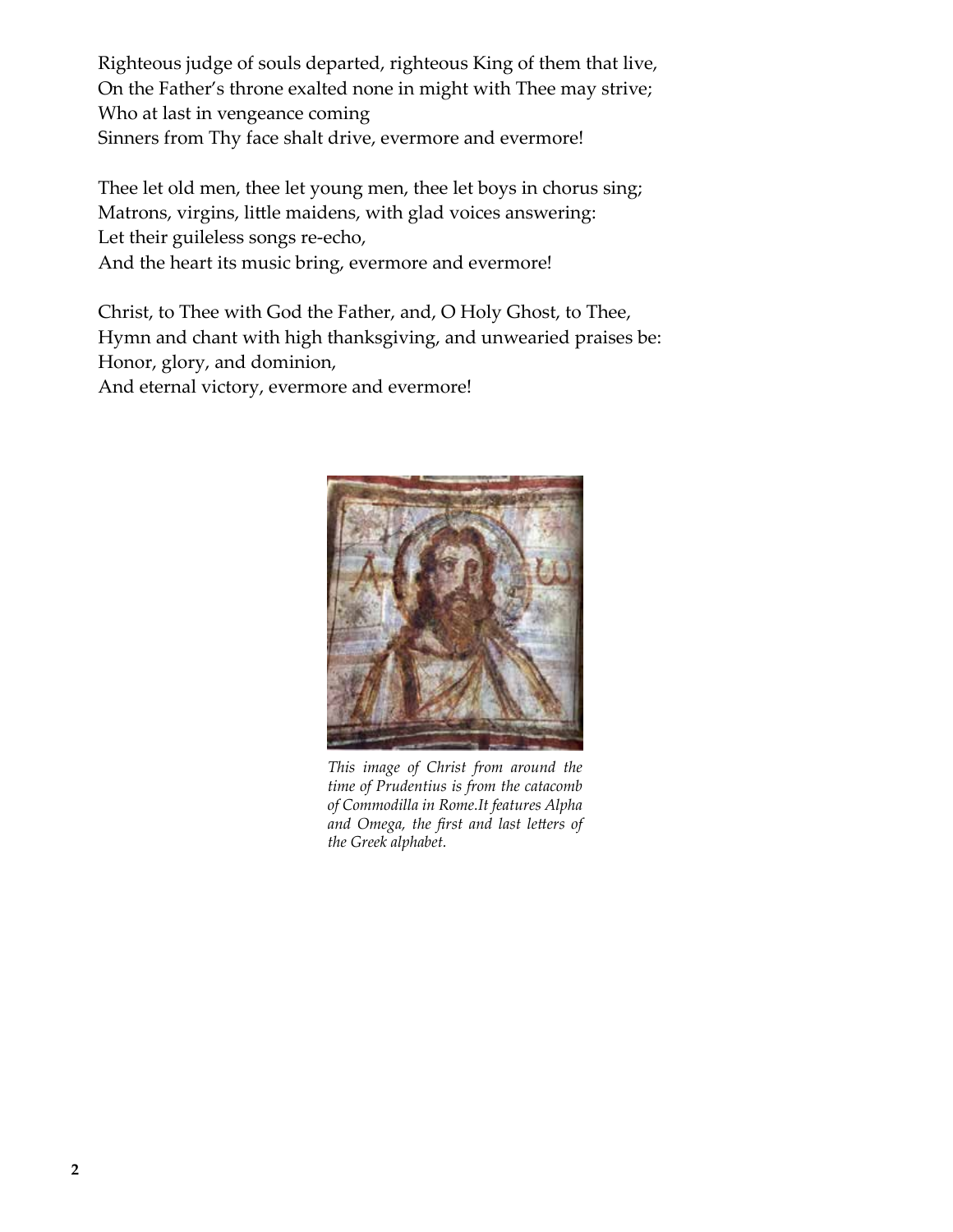### **Ancient Hawaiian Poetry**

*The early settlers of the Hawaiian islands came from the Polynesian culture of the Pacific Ocean. Recognizing the beauty of the natural world was an important part of this culture. These two excerpts were collected and translated by Nathaniel B. Emerson. He was born in Oahu, Hawaii, in 1839; his father was a missionary. Dr. Emerson's book* Unwritten Literature of Hawaii *was published in 1909.*

Black crabs are climbing, Crabs from the great sea, Sea that is darkling. Black crabs and gray crabs Scuttle o'er the reef-plate. Billows are tumbling and lashing, Beating and surging nigh. Sea-shells are crawling up; And lurking in holes Are the eels o-u and o-i. But taste the sea-weed a-kaha-kaha. Ka-hiki! how the sea rages! The wild sea of Kane!

'Twas in Ko'o-lau I met with the rain: It comes with lifting and tossing of dust, Advancing in columns, dashing along. The rain, it sighs in the forest; The rain, it beats and whelms, like the surf; It smites, it smites now the land. Pasty the earth from the stamping rain; Full run the streams, a rushing flood; The mountain wall leaps with the rain. See the water chafing its bounds like a dog, A raging dog, gnawing its way to pass out.

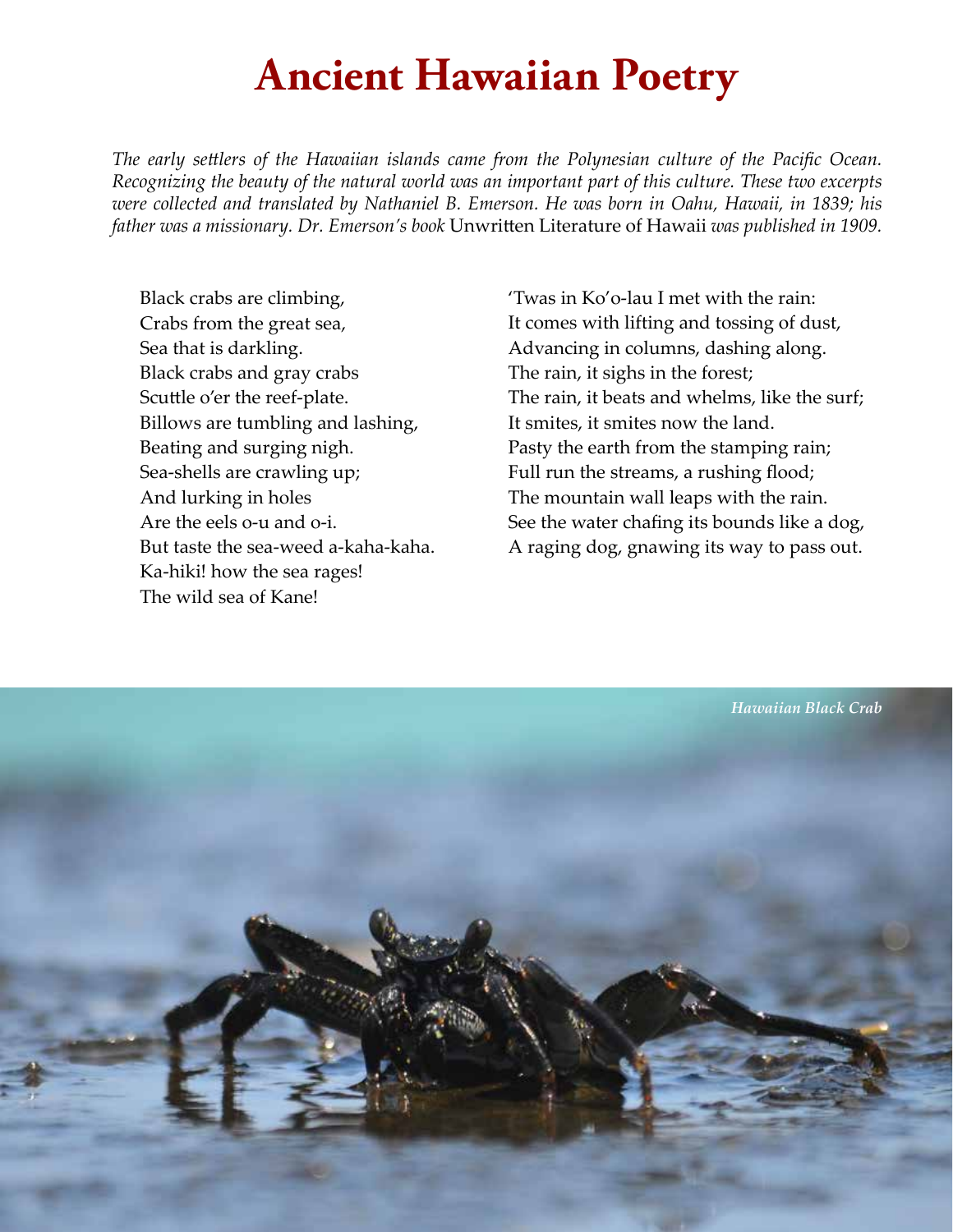### **An Account of Egypt Herodotus (c. 440 bc)**

*Herodotus was a Greek historian who compiled an extensive record of cultures and nations that bordered the eastern part of the Mediterranean Sea. The following excerpt contains his description of the building of the Great Pyramid of Giza under Pharaoh Khufu (also known as Cheops). This 1904 translation is by George Campbell Macaulay.*

For the making of the pyramid itself there passed a period of twenty years; and the pyramid is square, each side measuring eight hundred feet, and the height of it is the same. It is built of stone smoothed and fitted together in the most perfect manner, not one of the stones being less than thirty feet in length.

This pyramid was made after the manner of steps which some called "rows" and others "bases": and when they had first made it thus, they raised the remaining stones with machines made of short pieces of timber, raising them first from the ground to the first stage of the steps, and when the stone got up to this it was placed upon another machine standing on the first stage, and so from this it was drawn to the second upon another machine; for as many as were the courses of the steps, so many machines there were also, or perhaps they transferred one and the same machine, made so as easily to be carried, to each stage successively, in order that they might take up the stones; for let it be told in both ways, according as it is reported.

However that may be the highest parts of it were finished first, and afterwards they proceeded to finish that which came next to them, and lastly they finished the parts of it near the ground and the lowest ranges.

On the pyramid it is declared in Egyptian writing how much was spent on radishes and onions and leeks for the workmen, and if I rightly remember that which the interpreter said in reading to me this inscription, a sum of one thousand six hundred talents of silver was spent; and if this is so, how much besides is likely to have been expended upon the iron with which

they worked, and upon bread and clothing for the workmen, seeing that they were building the works for the time which has been mentioned and were occupied for no small time besides, as I suppose, in the cutting and bringing of the stones and in working at the excavation under the ground?

*Eduard Spelterini took this photo from a balloon in 1904. The Great Pyramid is on the right.*

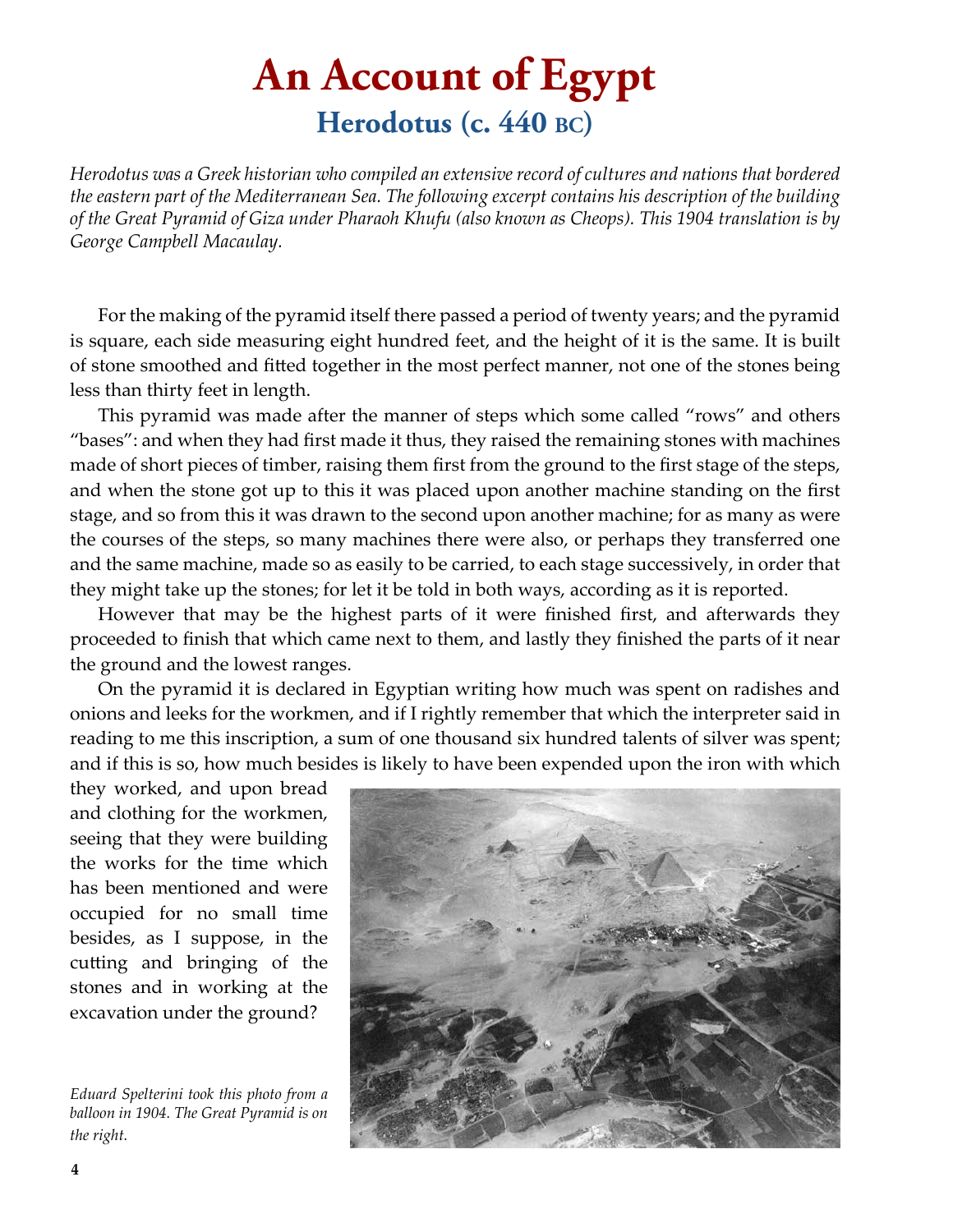### **Chronicle of the Reign of Sargon**

*This description of Sargon's reign comes from a tablet written about 600 bc, though it is thought to be a copy of a much earlier record. This excerpt is from* A Source-Book of Ancient History (1912)*, published by husband and wife team George and Lillie Botsford.*

*The text refers to Ishtar and Marduk, the names of two false gods worshipped in the Middle East. Kasalla and Subartu are the names of places that Sargon attacked, while Agade is the name of a town Sargon controlled.*

Sargon, King of Akkad, through the royal gift of Ishtar was exalted, and he possessed no foe nor rival. His glory over the world he poured out. The Sea in the East<sup>\*</sup> he crossed, and in the eleventh year the Country of the West in its full extent his hand subdued. He united them under one control; he set up his images in the West; their booty he brought over at his word. The sons of his palace for five *kasbu\*\** around he settled, and over the hosts of the world he reigned supreme.

Against Kasalla he marched, and he turned Kasalla into mounds and heaps of ruins; he destroyed the land and left not enough for a bird to rest thereon. Afterward in his old age all the lands revolted against him, and they besieged him in Agade; and Sargon went forth to battle and defeated them; he accomplished their overthrow, and their widespreading host he destroyed.

Afterward he attacked the land of Subartu in his might, and they submitted to his arms, and Sargon settled that revolt, and defeated them; he accomplished their overthrow, and their widespreading host he destroyed, and he brought their possessions into Agade. The soil from the trenches of Babylon he removed, and the boundaries of Agade he made like those of Babylon. But because of the evil which he had committed the great lord Marduk was angry, and he destroyed his people by famine. From the rising of the sun unto the setting of the sun they opposed him and gave him no rest.

<sup>\*</sup> *The Persian Gulf*

<sup>\*\*</sup>*About seven miles*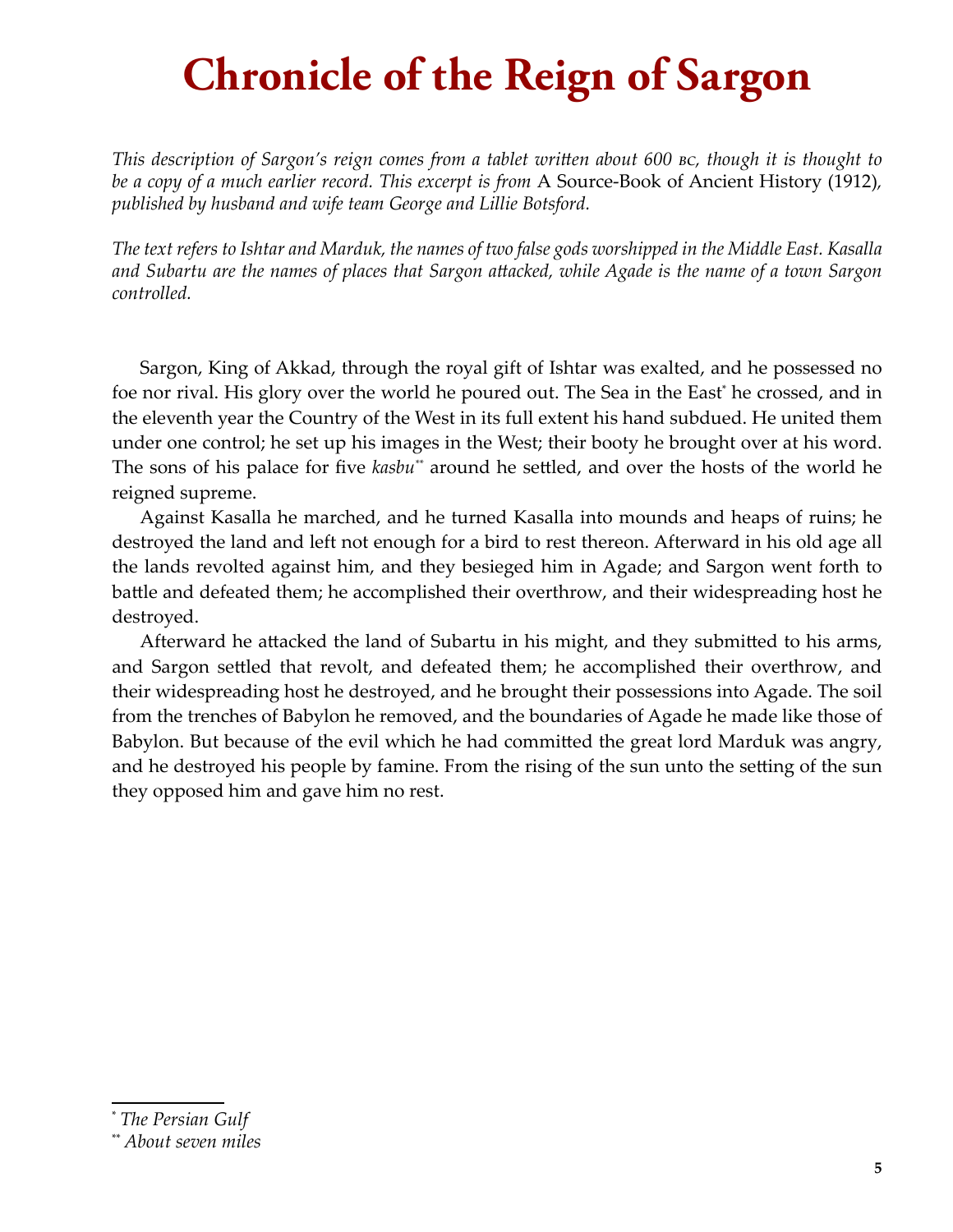## **Board Games of Sumer and Egypt**

*These photos illustrate two of the oldest known board games. The game in the top photo is called the Royal Game of Ur or the Game of Twenty Squares. Two copies were found in the Royal Tombs of Ur in Iraq. The game in the bottom photo is an Egyptian game called Senet. This example is from the tomb of Pharaoh Tutankhamun, though older examples have also been found.*

*Archaeologists do not know exactly how the ancient Sumerians and Egyptians played these games, though you can find rules that people have attempted to recreate. The modern game of backgammon appears to have some similarities, in that players use dice to race their pieces around the board.*

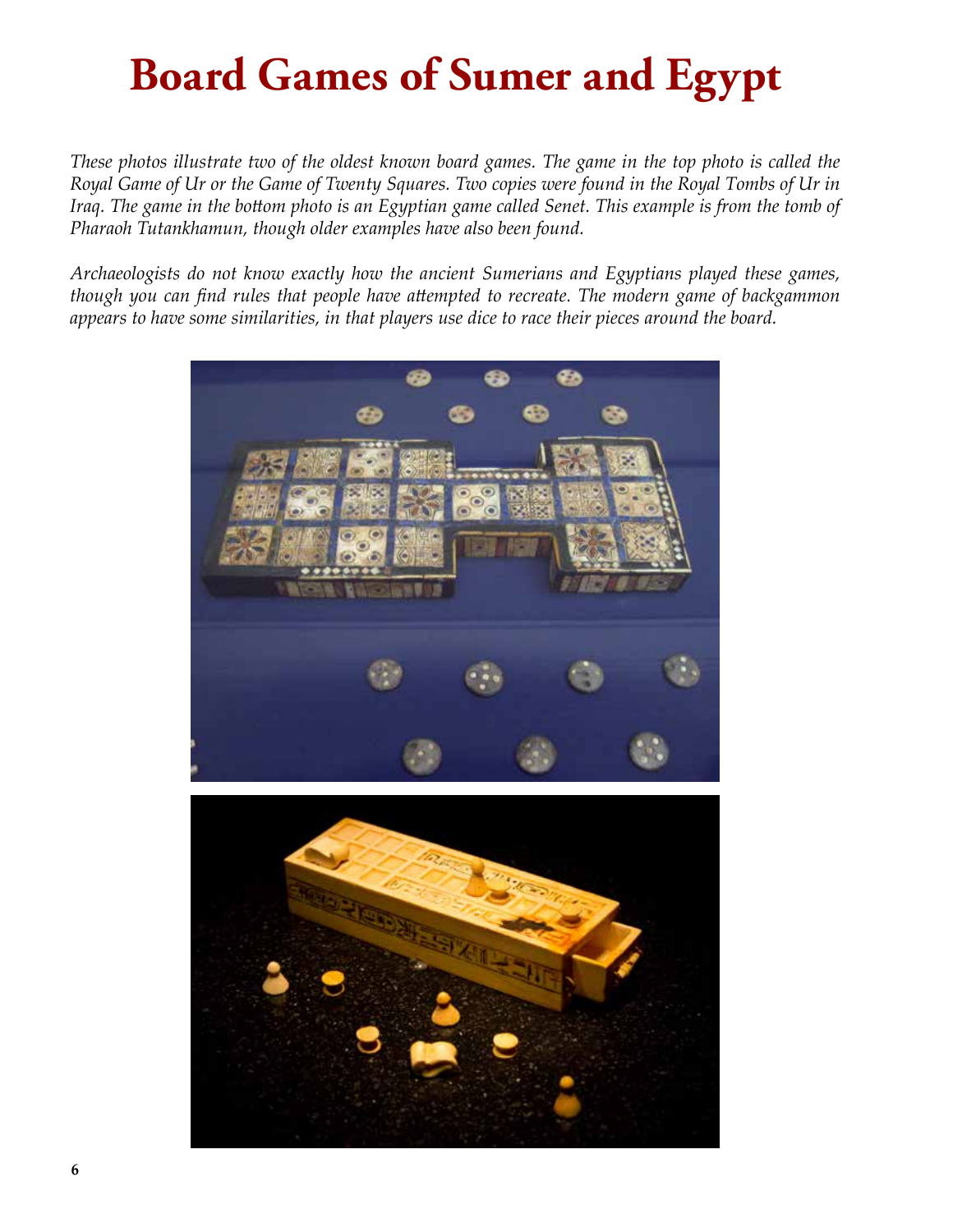### **Babylonian Herding Contract (c. 1700 bc)**

*This contract was recorded on a Babylonian tablet during the reign of King Samsuiluna, a son of Hammurabi. It is similar to the agreement between Laban and Jacob, through which Laban entrusted care of his flocks to Jacob and Jacob was responsible for any losses. This translation by J. J. Finkelstein (1922-1974) was published in "An Old Babylonian Herding Contract and Genesis 31:38 f,"* Journal of the American Oriental Society*, Vol. 88, No. 1 (Jan. - Mar., 1968), pp. 30-36.*

92 ewes, 20 rams, 22 breeding lambs, 24 spring lambs, 33 she-goats, 4 male goats, 27 kids total: 158 sheep; total: 64 goats, which Sinsamuh has entrusted to Dada the shepherd. Dada assumes liability (therefore) and will replace any lost (animals). Should Nidnatum, Dada's shepherd boy, absent himself, Nidnatum will bear responsibility for any loss, and Dada will measure out 5 kor of barley.

Three witnesses; Samsuiluna year 1, fourth month, 16th day.



*Sheep Herded by a Bedouin Family in Modern Syria*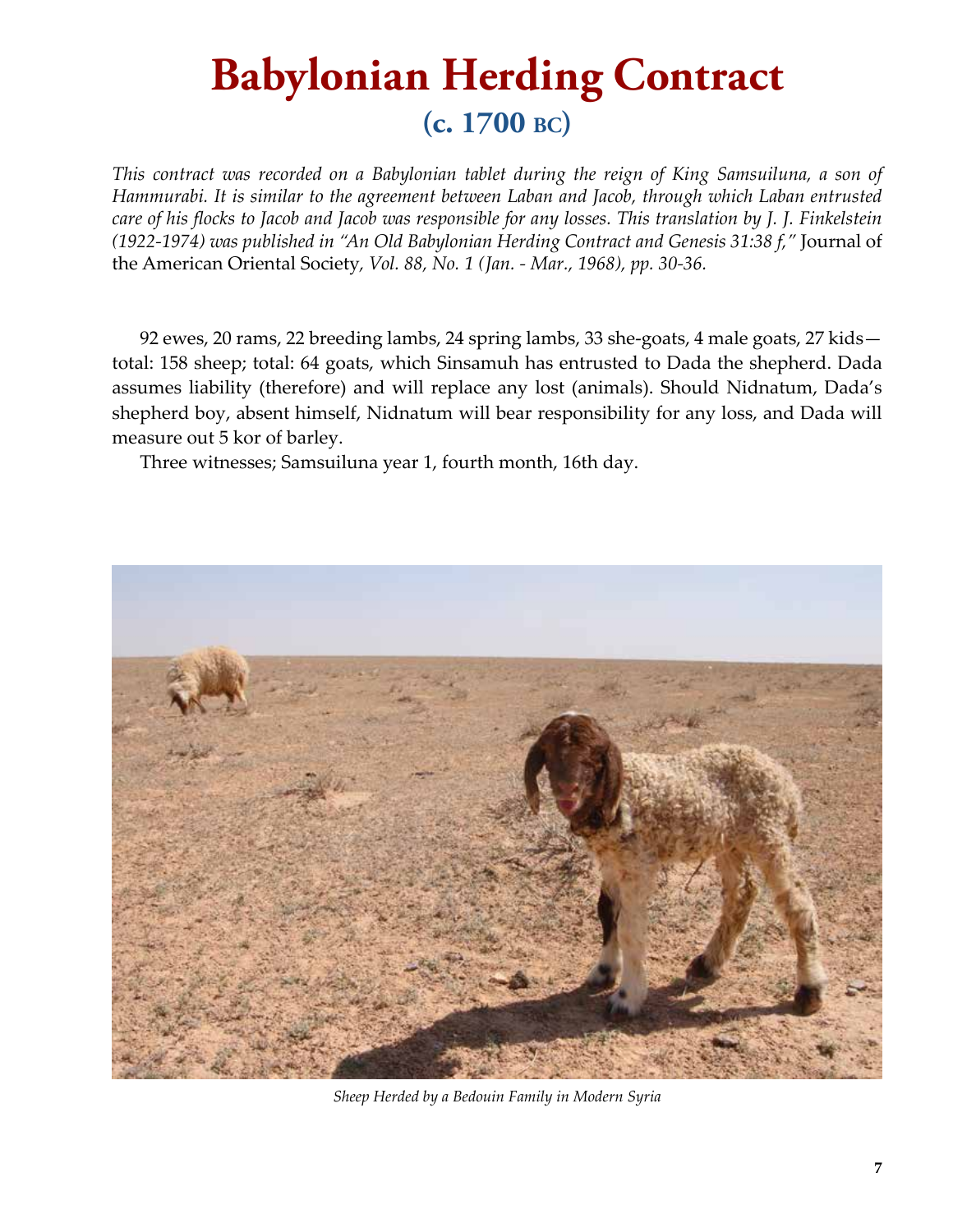### **Seal of Tarkummuwa Hittite (c. 1400 bc)**

*This Hittite seal was discovered about 1850 at Smyrna, an ancient city in what is now the country of Turkey. It features a man wearing royal robes holding a sword. The text in the center is written in Hittite hieroglyphs. The text around the rim is written in cuneiform. Having the inscription in two languages helped scholars learn how to read the Hittite writing. The seal states that it was created for Tarkummuwa, King of Mera.*

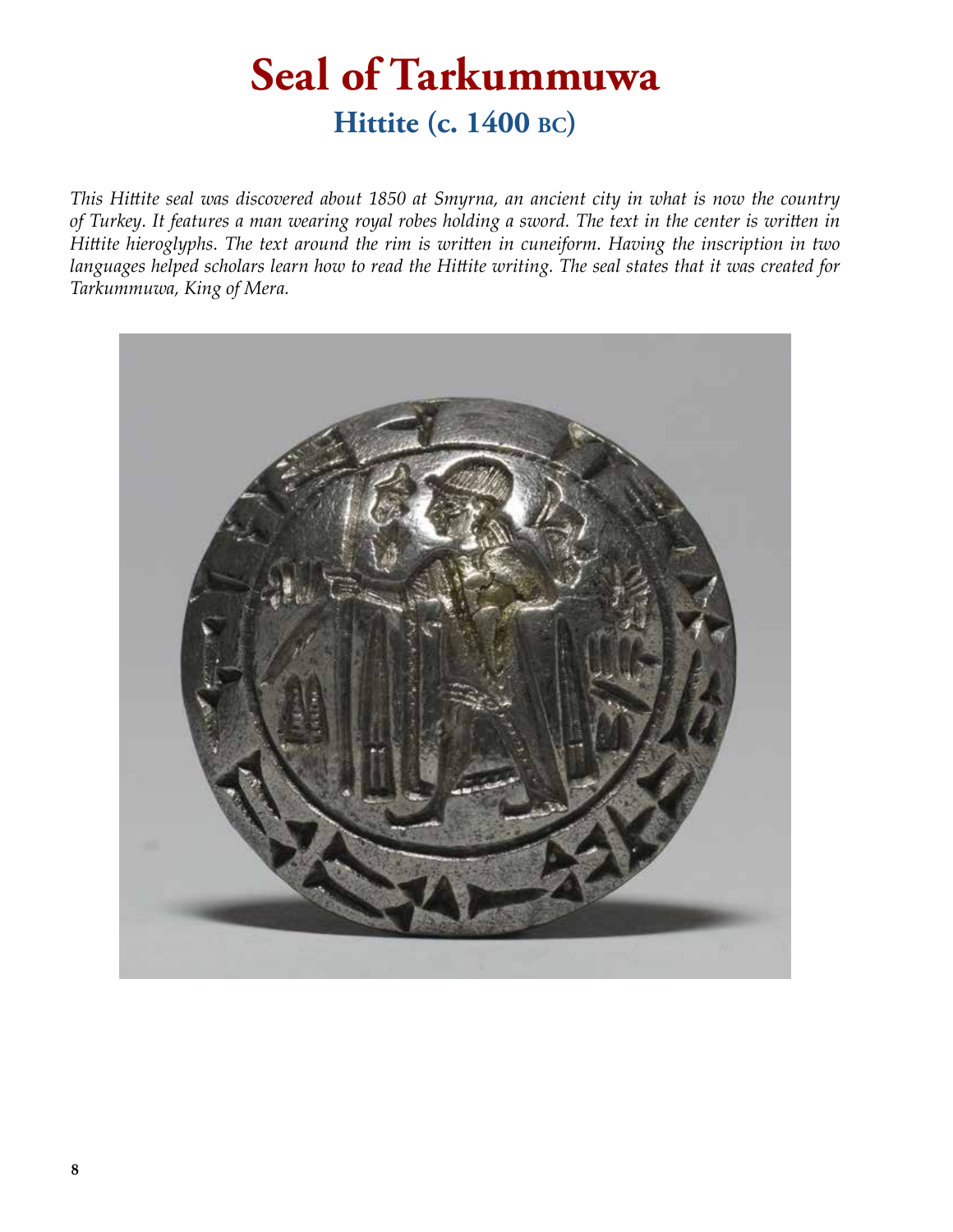### **Bull-Leaping Fresco Minoan (c. 1400 bc)**

*This restored fresco painting is from the Palace of Knossos on the island of Crete. One person is shown leaping over a bull with two other people participating in the action. Archaeologists have debated the origin and purpose of this dangerous practice. Some scholars have suggested that the image is symbolic rather than a depiction of actual events. However, it has some similarities with a sport that still exists in southern France and northern Spain. Known as* course landaise, *the goal is for athletes to jump over a charging cow or bull. Unlike modern bullfighting, the animal is not harmed.*

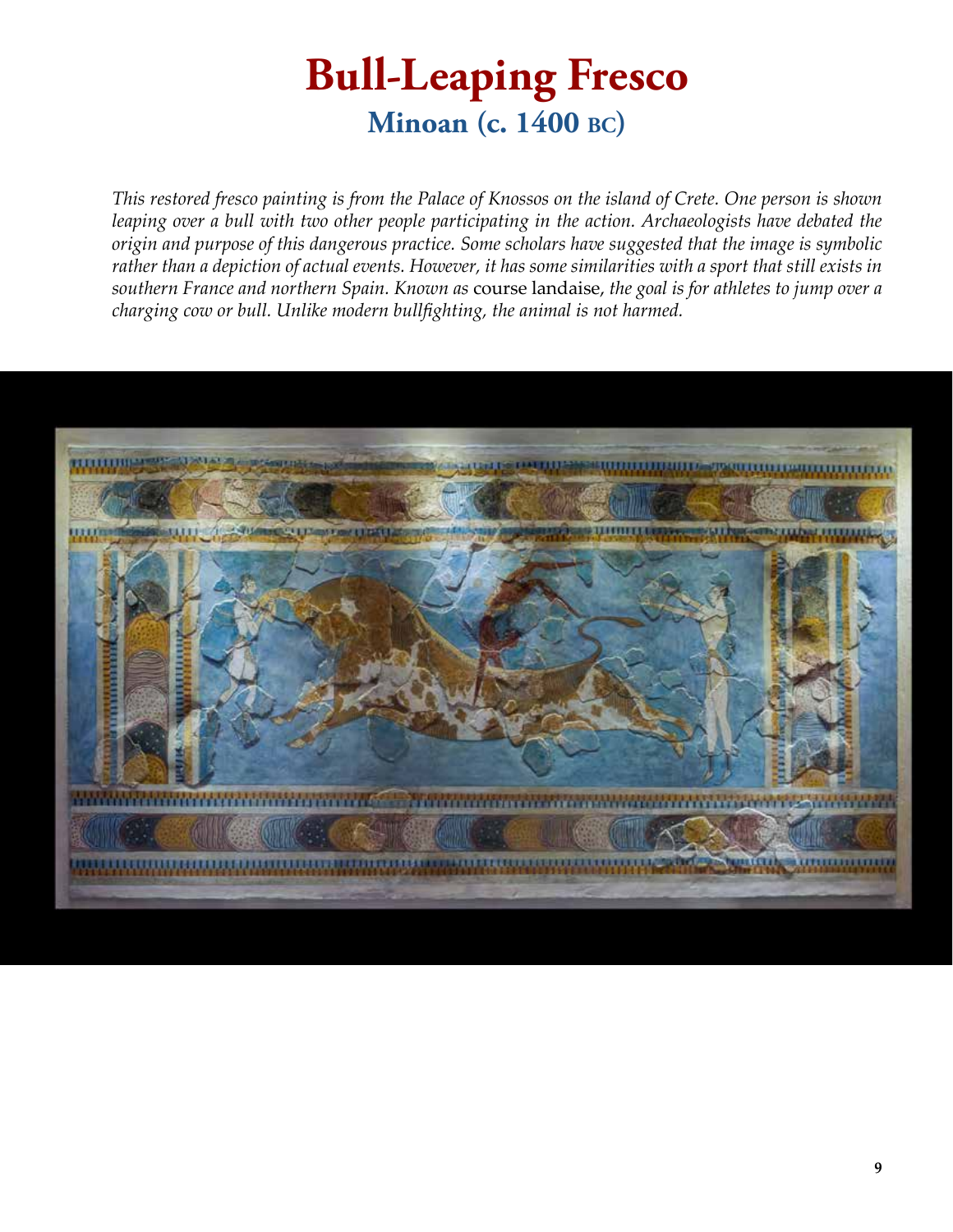### **Index to Selections**

#### **Africa**

- An Account of Egypt Herodotus (c. 440 bc), 4 Architecture in Asia and Africa, 62 Gold Mining - Diodorus Siculus (c. 30 bc), 14 Great Zimbabwe, 63
- International Trade and Coins, 65
- Journals of David Livingstone (1872), 113
- Lucky and Unlucky Days Egyptian (c. 1200 bc), 12
- The Martyrdom of Perpetua (c. 203), 35
- Olympic Athletes, 146
- *The Voyage of François Leguat* François Leguat (1708), 88

#### **Americas, The**

"A Calm Address to Our American Colonies" - John Wesley (1775), 104 Constitution of Hayti (1805), 110 *The Dayuma Story* - Ethel Emily Wallis (1960), 142 *The Destruction of the Indies* - Bartolomé de las Casas (1552), 71 From Boat Person to Bishop - Gisèle Nyembwe and Vincent Nguyen (2010), 130 "The Garden in Winter" - L. M. Montgomery (1916), 125 Moravian Missionaries (1700s), 100 Olympic Athletes, 146 Patolli Board Game - Mesoamerican, 43 Rio de Janeiro and the Raising of a Statue (1930), 126 *Royal Commentaries of the Inca* - Garcilaso de la Vega

(1609), 67

*The True History of the Conquest of New Spain* - Bernal Diaz del Castillo (1568), 77

#### **Architecture**

An Account of Egypt - Herodotus (c. 440 bc), 4 Architecture in Asia and Africa, 62 Four Remarkable Things in England - Henry of Huntingdon (c.  $1130$  AD),  $10$ 

Great Zimbabwe, 63

#### **Art**

Bull-Leaping Fresco - Minoan (c. 1400 bc), 9 French Art (1800s), 105 Illustrations of the Dodo (1600s), 95 Japanese Art, 116 Letter from Michelangelo to His Father (1497), 70 *The Life of King Alfred* - Asser (c. 893), 47 Seal of Tarkummuwa - Hittite (c. 1400 bc), 8 Pillars of Ashoka - (c. 250 bc), 22

#### **Asia (see also Middle East)**

*The Analects* - Confucius (c. 400s bc), 20 Architecture in Asia and Africa, 62 Chinese Games, 120 Chinese Poetry from the Ming Dynasty (1300s-1400s), 69 From Boat Person to Bishop - Gisèle Nyembwe and Vincent Nguyen (2010), 130 "Hymn to the King Wu Ting" - Chinese (c. 700s bc), 11 *Indian Home Rule* - Mohandas Gandhi (1909), 132 International Trade and Coins, 65 Japanese Art, 116 Japanese Poems (600s-700s), 41 Letter from William Adams (1611), 84 Letter to the King and Queen of Castille - King Manuel (1499), 72 "A Man's Praise of His Poor Wife" - Chinese (c. 680 bc), 17 Mongol Customs of War - Marco Polo (c. 1300), 53 Pillars of Ashoka - (c. 250 bc), 22 *The Rihla* - Ibn Battuta (c. 1355), 55 *The Sarashina Diary* - Takasué's Daughter (c. 1021), 51 "The Tiger, the Brâhman, and the Jackal" - Flora Annie Steel (1894), 86 *Trade and Travel in the Far East* - G. F. Davidson (1846), 108 *With the Tibetans in Tent and Temple* - Dr. Susie C.

#### **Australia**

Rijnhart (1901), 90

Day of Mourning Statement - Douglas Nicholls (1938), 135

- Gold, Gold, Gold! W. H. Lang (1900), 119
- Speech on Investiture as Governor of South Australia - Douglas Nicholls (1976), 136

#### **Biographies**

- *1 Maccabees* Jewish (c. 100 bc), 23
- *The Alexiad* Anna Comnena (c. 1148), 49
- Chronicle of the Reign of Sargon Akkadian, 5
- *The Dayuma Story* Ethel Emily Wallis (1960), 142
- Description of Julius Caesar Suetonius (121 AD), 26
- Homeschooling in Ancient Rome Plutarch (c. 76 AD), 25

Josephus and the Jews - Josephus (c. 100), 33

- *The Life of King Alfred* Asser (c. 893), 47
- The Martyrdom of Perpetua (c. 203), 35
- "The Song of Joan of Arc" Christine de Pisan (1429), 58

A Visit with Attila - Priscus (c. 450), 38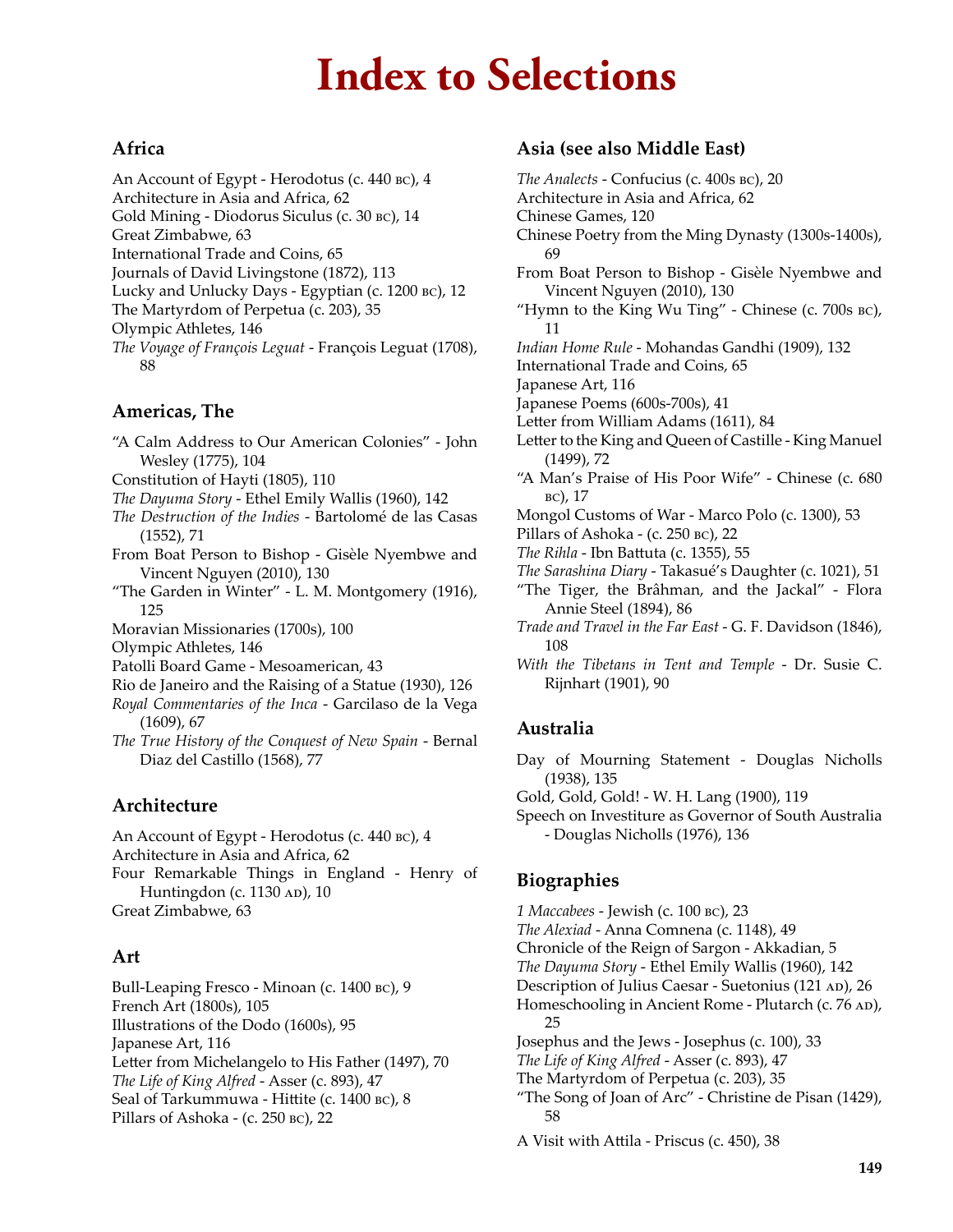#### **Business and Trade**

- Babylonian Herding Contract (c. 1700 bc), 7
- Gold Mining Diodorus Siculus (c. 30 bc), 14
- International Trade and Coins, 65
- Letter to the Aldermen of Culm The Schoeffen of Magdeburg (1338), 59
- Letter to the King and Queen of Castille King Manuel (1499), 72
- Phoenician Trade Herodotus (c. 440 bc), 15
- *The Rihla* Ibn Battuta (c. 1355), 55
- *Royal Commentaries of the Inca* Garcilaso de la Vega (1609), 67
- *Trade and Travel in the Far East* G. F. Davidson (1846), 108
- *The True History of the Conquest of New Spain* Bernal Diaz del Castillo (1568), 77

#### **Christians and Christianity**

- Advice to a Servant Roger Ascham (1559), 74
- "Amazing Grace" John Newton (1779), 112
- Day of Mourning Statement Douglas Nicholls (1938), 135
- The Deer's Cry Irish, 39
- Fall of Constantinople, 64
- Fragments of Serbian National Wisdom Nicholai Velimirovic (1916), 124
- John 1:1-9 Wycliffe Translation (c. 1390), 61
- Journals of David Livingstone (1872), 113
- Letter from William Adams (1611), 84
- Letter to Katherine Luther Martin Luther (1546), 73
- Letter to Laeta Jerome (403), 37
- Letter to Sarah C. S. Lewis (1944), 134
- Letter to W. J. P. Burton Florence Nightingale (1897), 115
- *The Life of King Alfred* Asser (c. 893), 47
- The Martyrdom of Perpetua (c. 203), 35
- Moravian Missionaries (1700s), 100
- Nicene Creed (325), 36
- "Of the Father's Love Begotten" Aurelius Prudentius  $(c. 400 \text{ AD})$ , 1
- Rio de Janeiro and the Raising of a Statue (1930), 126
- Sermon to the Birds Francis of Assisi (c. 1200), 50
- "O Sing a Song of Bethlehem" Louis F. Benson (1899), 27
- "The Song of Joan of Arc" Christine de Pisan (1429), 58
- Speech on Investiture as Governor of South Australia - Douglas Nicholls (1976), 136
- "There is a Sea" Lula Klingman Zahn (1921), 28
- Turkish Protestant Church Reopens SAT-7 (2015), 144
- *The Voyage of François Leguat* François Leguat (1708), 88
- *With the Tibetans in Tent and Temple* Dr. Susie C. Rijnhart (1901), 90

#### **Diaries and Journals**

Diary of Samuel Pepys (1666), 93 Journals of David Livingstone (1872), 113 *The Sarashina Diary* - Takasué's Daughter (c. 1021), 51

#### **Education**

*The Alexiad* - Anna Comnena (c. 1148), 49 *Laws* - Plato (c. 360 bc), 21 Letter to Laeta - Jerome (403), 37 *The Life of King Alfred* - Asser (c. 893), 47 Homeschooling in Ancient Rome - Plutarch (c. 76 AD), 25 The Tooth Thrall - Scandinavian, 44

#### **Exploration**

Letter to the King and Queen of Castille - King Manuel (1499), 72 Journals of David Livingstone (1872), 113 *South!* - Ernest Shackleton (1919), 122

#### **Europe**

Address to the 43rd UN General Assembly Session - Mikhail Gorbachev (1988), 140 Advice to a Servant - Roger Ascham (1559), 74 The Deer's Cry - Irish, 39 *A Daily Exercise for Ladies and Gentlewomen* - John Murrel (1617), 82 Description of Julius Caesar - Suetonius (121 AD), 26 Diary of Samuel Pepys (1666), 93 The Eruption of Mount Vesuvius - Pliny the Younger (c. 107), 31 Fall of Constantinople, 64 Four Remarkable Things in England - Henry of Huntingdon (c.  $1130$  AD),  $10$ Fragments of Serbian National Wisdom - Nicholai Velimirovic (1916), 124 French Art (1800s), 105 Holocaust Memorials, 127 Homeschooling in Ancient Rome - Plutarch (c. 76 AD), 25 *The Iliad* - Homer (c. 800 bc), 13 Jewish Synagogue and Cemetery, 76 Letter from Michelangelo to His Father (1497), 70 Letter to Calvisius - Pliny the Younger (c. 100), 34 Letter to Georg Erdmann - Johann Sebastian Bach (1730), 98 Letter to Katherine Luther - Martin Luther (1546), 73 Letter to Sarah - C. S. Lewis (1944), 134 Letter to the Aldermen of Culm - The Schoeffen of Magdeburg (1338), 59

- Letter to the King and Queen of Castille King Manuel (1499), 72
- Letter to W. J. P. Burton Florence Nightingale (1897), 115
- *The Life of King Alfred* Asser (c. 893), 47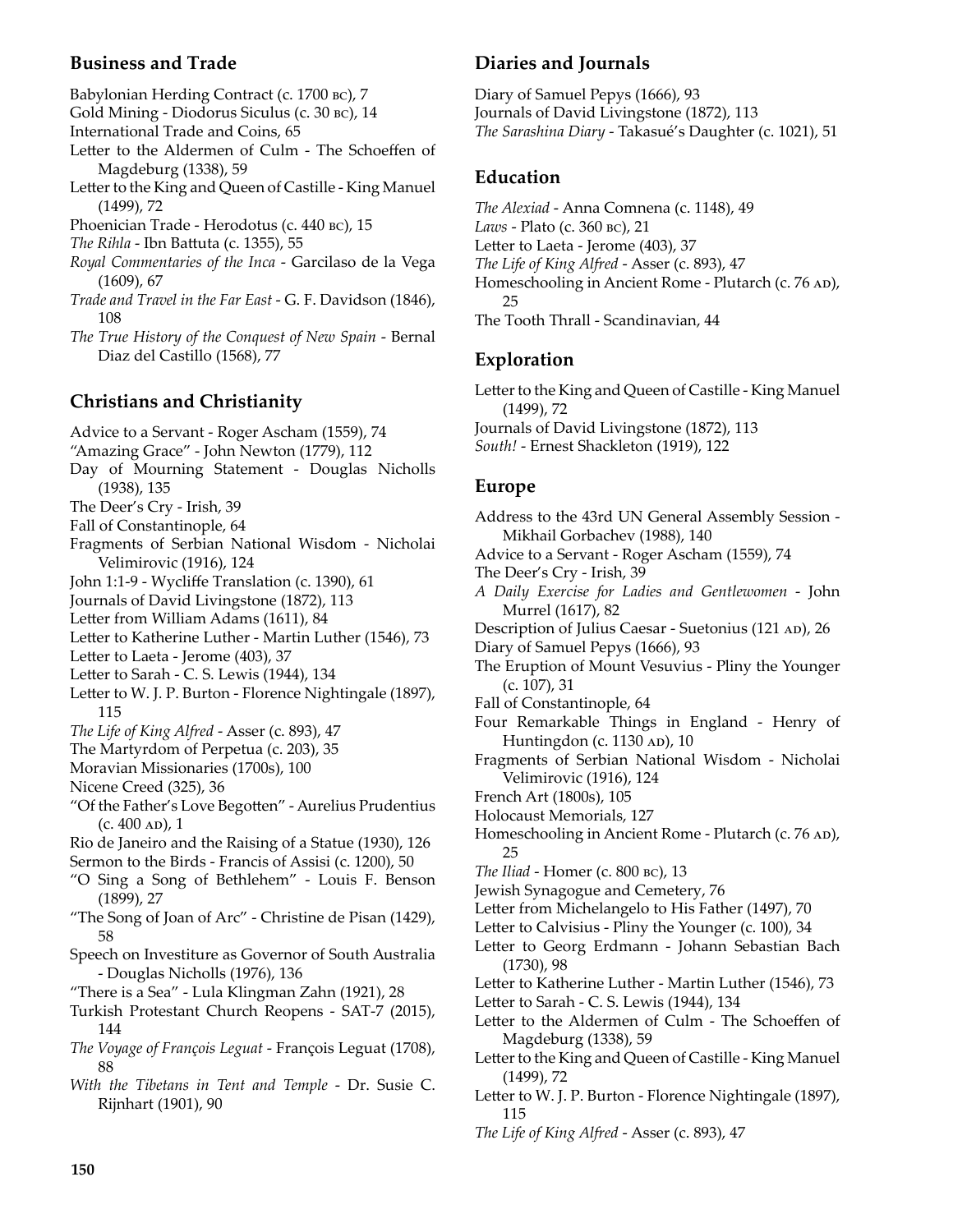*Memoirs of the Court of Marie Antoinette, Queen of France* - Campan (1823), 103 Military Instructions to His Generals - Frederick II (c. 1750), 101 Milo of Croton - Pausanias (c. 175 AD), 16 *Laws* - Plato (c. 360 bc), 21 The Roman Roads - J. R. S. Sterrett (1899), 29 Russian Games (1700s), 97 "The Song of Joan of Arc" - Christine de Pisan (1429), 58 Speech by Polonius - William Shakespeare (c. 1600), 81 Speech to the Troops at Tilbury - Elizabeth I (1588), 75 The Tooth Thrall - Scandinavian, 44 Ukrainian Folk Songs, 46 A Visit with Attila - Priscus (c. 450), 38

#### **Games and Sports**

Board Games of Sumer and Egypt, 6 Bull-Leaping Fresco - Minoan (c. 1400 bc), 9 Chinese Games, 120 Letter to Calvisius - Pliny the Younger (c. 100), 34 Milo of Croton - Pausanias (c. 175 AD), 16 Olympic Athletes, 146 Patolli Board Game - Mesoamerican, 43 Russian Games (1700s), 97

#### **Government and Law**

Address to the 43rd UN General Assembly Session - Mikhail Gorbachev (1988), 140 "A Calm Address to Our American Colonies" - John Wesley (1775), 104 Chronicle of the Reign of Sargon - Akkadian, 5 Constitution of Hayti (1805), 110 Day of Mourning Statement - Douglas Nicholls (1938), 135 Letter to the Aldermen of Culm - The Schoeffen of Magdeburg (1338), 59 Seal of Tarkummuwa - Hittite (c. 1400 bc), 8 Speech on Investiture as Governor of South Australia - Douglas Nicholls (1976), 136 **Jews and Judaism**

*1 Maccabees* - Jewish (c. 100 bc), 23 Holocaust Memorials, 127 Josephus and the Jews - Josephus (c. 100), 33 Jewish Synagogue and Cemetery, 76

#### **Letters**

Advice to a Servant - Roger Ascham (1559), 74 The Eruption of Mount Vesuvius - Pliny the Younger (c. 107), 31 Letter from Michelangelo to His Father (1497), 70 Letter from William Adams (1611), 84

Letter to Calvisius - Pliny the Younger (c. 100), 34

- Letter to Georg Erdmann Johann Sebastian Bach (1730), 98
- Letter to Katherine Luther Martin Luther (1546), 73
- Letter to Laeta Jerome (403), 37
- Letter to Sarah C. S. Lewis (1944), 134
- Letter to the Aldermen of Culm The Schoeffen of Magdeburg (1338), 59
- Letter to W. J. P. Burton Florence Nightingale (1897), 115

#### **Middle East, The**

*1 Maccabees* - Jewish (c. 100 bc), 23 Al Mansur, Builder of Bagdad, and the Poet - Arabic (700s), 42 Babylonian Herding Contract (c. 1700 bc), 7 Chronicle of the Reign of Sargon - Akkadian, 5 Customs of the Persians - Herodotus (c. 450 bc), 18 Holocaust Memorials, 127 International Trade and Coins, 65 Josephus and the Jews - Josephus (c. 100), 33 Letter to Laeta - Jerome (403), 37 Phoenician Trade - Herodotus (c. 440 bc), 15 Seal of Tarkummuwa - Hittite (c. 1400 bc), 8 *The Rihla* - Ibn Battuta (c. 1355), 55 "O Sing a Song of Bethlehem" - Louis F. Benson (1899), 27 "There is a Sea" - Lula Klingman Zahn (1921), 28 Turkish Protestant Church Reopens - SAT-7 (2015), 144 A Visit to the Wife of Suleyman (c. 1550), 79

#### **Military History**

*1 Maccabees* - Jewish (c. 100 bc), 23 Address to the 43rd UN General Assembly Session - Mikhail Gorbachev (1988), 140 Chronicle of the Reign of Sargon - Akkadian, 5 Fall of Constantinople, 64 *The Iliad* - Homer (c. 800 bc), 13 Military Instructions to His Generals - Frederick II (c. 1750), 101 Mongol Customs of War - Marco Polo (c. 1300), 53 Speech to the Troops at Tilbury - Elizabeth I (1588), 75

#### **Religion and Philosophy**

*The Analects* - Confucius (c. 400s bc), 20 Architecture in Asia and Africa, 62 Customs of the Persians - Herodotus (c. 450 bc), 18 *Indian Home Rule* - Mohandas Gandhi (1909), 132 Josephus and the Jews - Josephus (c. 100), 33 Letter from William Adams (1611), 84 Lucky and Unlucky Days - Egyptian (c. 1200 bc), 12 *Memoirs of the Court of Marie Antoinette, Queen of France* - Campan (1823), 103 Pillars of Ashoka - (c. 250 bc), 22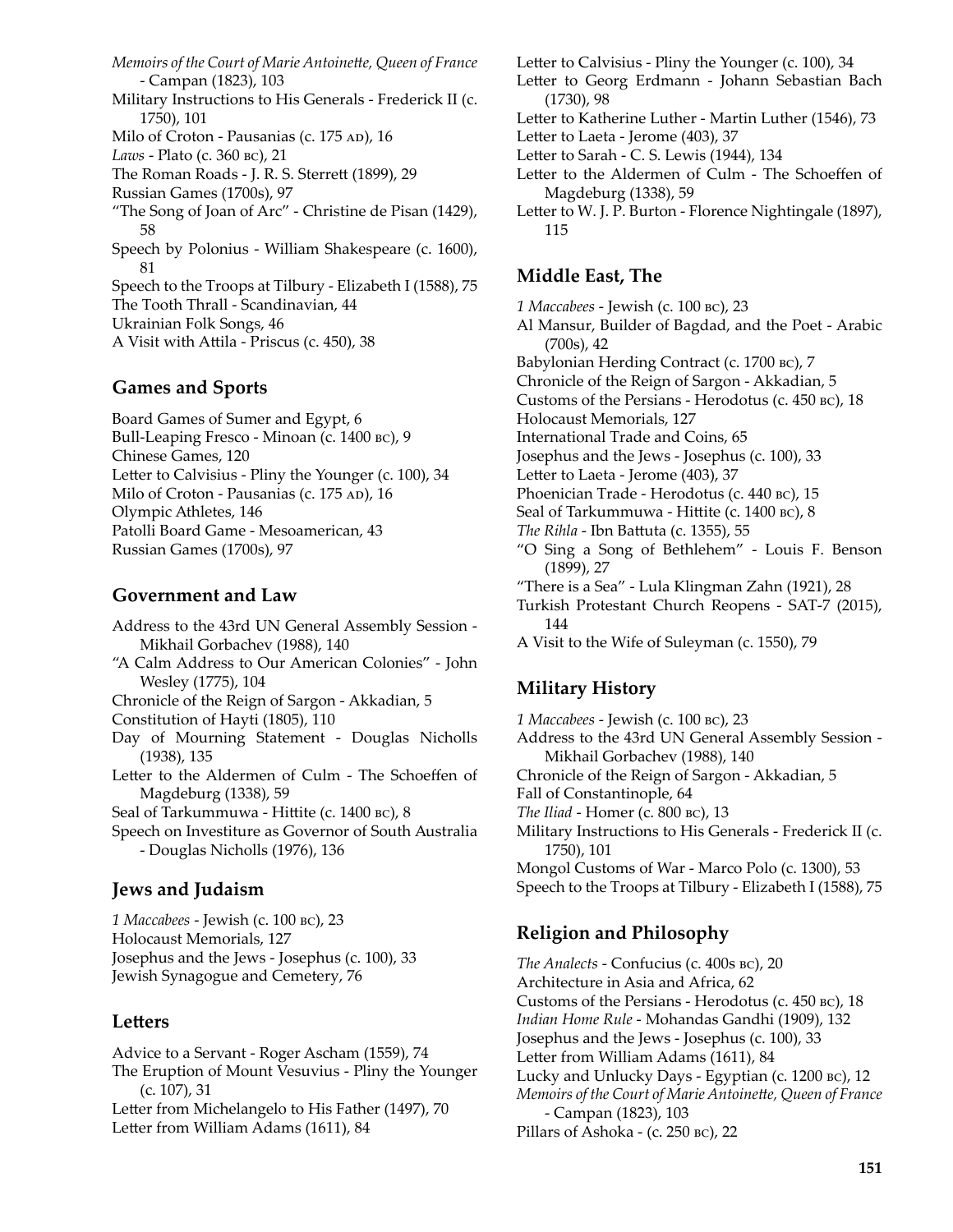*The Rihla* - Ibn Battuta (c. 1355), 55

- *The Sarashina Diary* Takasué's Daughter (c. 1021), 51
- *The True History of the Conquest of New Spain* Bernal Diaz del Castillo (1568), 77

Ukrainian Folk Songs, 46

*With the Tibetans in Tent and Temple* - Dr. Susie C. Rijnhart (1901), 90

#### **Songs, Music, and Poetry**

Al Mansur, Builder of Bagdad, and the Poet - Arabic (700s), 42 "Amazing Grace" - John Newton (1779), 112 Ancient Hawaiian Poetry, 3 Chinese Poetry from the Ming Dynasty (1300s-1400s), 69 The Deer's Cry - Irish, 39 "Hymn to the King Wu Ting" - Chinese (c. 700s bc), 11 *The Iliad* - Homer (c. 800 bc), 13

Japanese Poems (600s-700s), 41

Letter to Georg Erdmann - Johann Sebastian Bach (1730), 98

*The Life of King Alfred* - Asser (c. 893), 47

- "A Man's Praise of His Poor Wife" Chinese (c. 680 bc), 17
- "Of the Father's Love Begotten" Aurelius Prudentius  $(c. 400 \text{ AD})$ , 1
- *Royal Commentaries of the Inca* Garcilaso de la Vega (1609), 67
- *The Sarashina Diary* Takasué's Daughter (c. 1021), 51
- "O Sing a Song of Bethlehem" Louis F. Benson (1899), 27
- "The Song of Joan of Arc" Christine de Pisan (1429), 58
- Speech by Polonius William Shakespeare (c. 1600), 81

"There is a Sea" - Lula Klingman Zahn (1921), 28 Ukrainian Folk Songs, 46

#### **Technology**

An Account of Egypt - Herodotus (c. 440 bc), 4 Gold Mining - Diodorus Siculus (c. 30 bc), 14 International Space Station Blog - NASA (2015), 137 The Roman Roads - J. R. S. Sterrett (1899), 29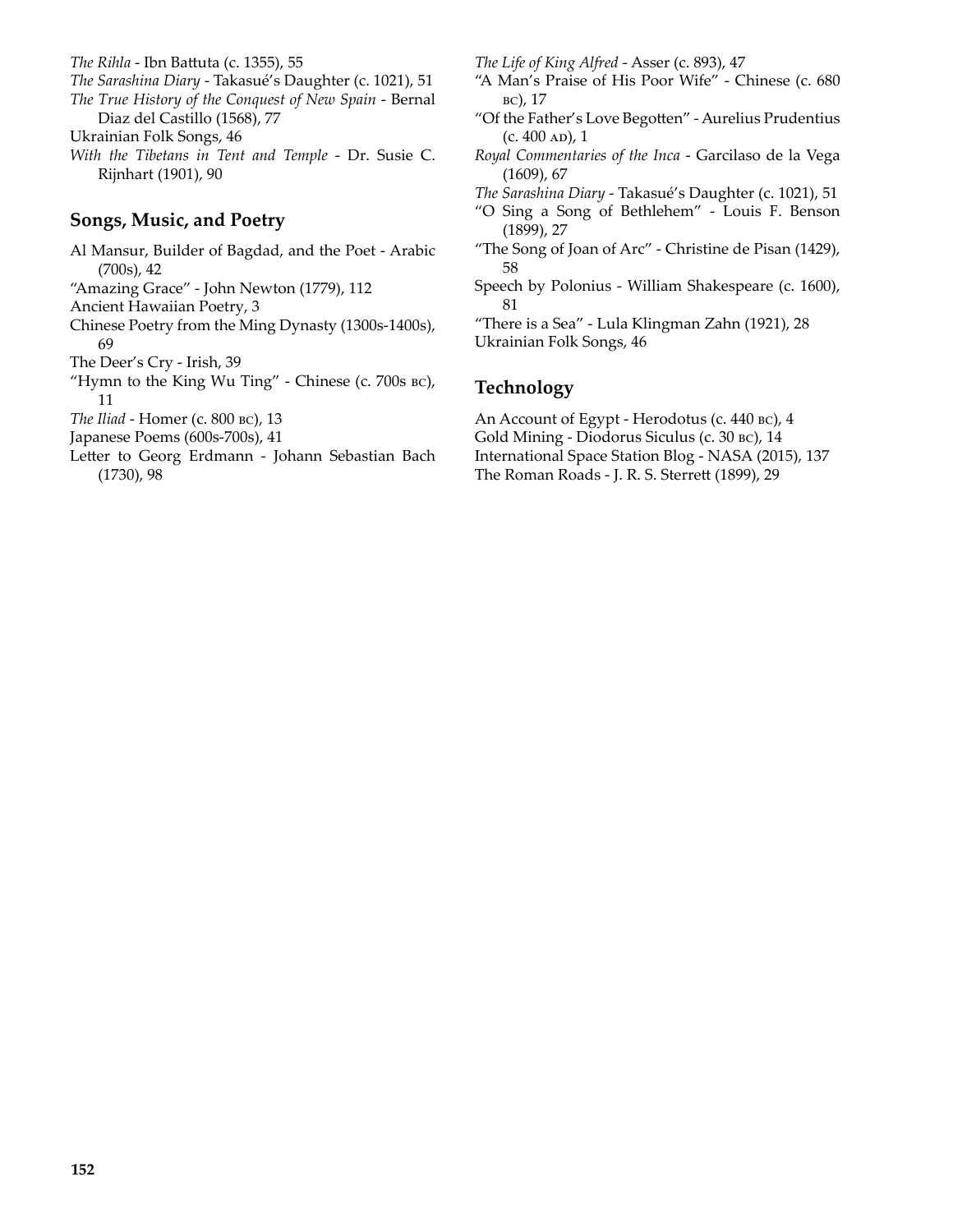### **Image Credits**

Images marked with one of these codes are used with the permission of a Creative Commons Attribution or Attribution-Share Alike License. See the websites listed for details.

- CC-BY-2.0 creativecommons.org/licenses/by/2.0/ CC-BY-3.0 creativecommons.org/licenses/by/3.0/ CC-BY-SA-2.0 creativecommons.org/licenses/by-sa/2.0/ CC-BY-SA-2.5 creativecommons.org/licenses/by-sa/2.5/
- CC-BY-SA-3.0 creativecommons.org/licenses/by-sa/3.0/
- CC-BY-SA-3.0-AU

creativecommons.org/licenses/by-sa/3.0/au/

- CC-BY-SA-4.0 creativecommons.org/licenses/by-sa/4.0/
- 2 Wikimedia Commons
- 3 Eric Sonstroem / Flickr / CC-BY-2.0
- 4 Wikimedia Commons
- 6t Wikimedia Commons
- 6b Dmitry Denisenkov / Flickr / CC-BY-SA-2.0
- 7 Ed Brambley Flickr / Flickr / CC-BY-SA-2.0
- 8 Walters Art Museum / CC-BY-SA-3.0
- 9 Jebulon / Wikimedia Commons
- 10 Wikimedia Commons
- 12 Anagoria / Wikimedia Commons / CC-BY-3.0
- 13 J. Williams / Wikimedia Commons / CC-BY-SA-30
- 15 Classical Numismatic Group, Inc. (http:// www.cngcoins.com) / Wikimedia Commons / CC-BY-SA-2.5
- 17 Los Angeles County Museum of Art (www. lacma.org)
- 19 Los Angeles County Museum of Art (www. lacma.org)
- 20 Wikimedia Commons
- 21 Marsyas / Wikimedia Commons CC-BY-SA-2.5
- 22l Wikimedia Commons
- 22r L N Roychoudhury / Wikimedia Commons / CC-BY-2.5
- 24 Wikimedia Commons
- 27 Noam Armonn / Shutterstock.com
- 30 Montipaiton / Shutterstock.com
- 31 Wikimedia Commons
- 32 Qfl247 / Wikimedia Commons / CC-BY-SA-30
- 33 Mikhail Markovskiy / Shutterstock.com
- 34 meunierd / Shutterstock.com
- 35 Wikimedia Commons
- 37 Olga PRaktika / Shutterstock.com
- 40 Rihardzz / Shutterstock.com
- 41 WorldWide / Shutterstock.com
- 43 Smithsonian Institution
- 47 The British Library
- 48 geni / Wikimedia Commons / CC-BY-SA-3.0
- 49 Wikimedia Commons
- 50 **Jim McIntosh / Flickr / CC-BY-2.0**
- 51 Wikimedia Commons
- 52 beggs-Brian Jeffery Beggerly / Flickr / CC-BY-2.0
- 54 Wikimedia Commons
- 56 Laborant / Shutterstock.com
- 58t British Library
- 58b Wikimedia Commons
- 59 Oleg Senkov / Shutterstock.com
- 60 Margoz / Wikimedia Commons / CC-BY-SA-3.0
- 61 Wikimedia Commons
- 62tl Michal Piec / Shutterstock.com
- 62tr AJP / Shutterstock.com
- 62bl Byelikova Oksana / Shutterstock.com
- 62br Wikimedia Commons
- 63tl 2630ben / Shutterstock.com
- 63tr Lynn Y / Shutterstock.com
- 63b 2630ben / Shutterstock.com
- 64 Marc Ryckaert (MJJR) / Wikimedia Commons / CC-BY-3.0
- 65tl Los Angeles County Museum of Art (www. lacma.org)
- 65tr Los Angeles County Museum of Art (www. lacma.org)
- 65bl judepics / Wikimedia Commons / CC-BY-2.0
- 65br Los Angeles County Museum of Art (www. lacma.org)
- 66tl Los Angeles County Museum of Art (www. lacma.org)
- 66tr Wikimedia Commons
- 66bl Los Angeles County Museum of Art (www. lacma.org)
- 66br Numisantica (http://www.numisantica.com) / CC-BY-SA-3.0
- 67 Wolfgang Manousek / Flickr / CC-BY-2.0
- 68l Congreso de la República del Perú / Flickr / CC-BY-2.0
- 68r James Preston / Flickr / CC-BY-2.0
- 71 Wikimedia Commons
- 72 Wikimedia Commons
- 73 Wikimedia Commons
- 75 Everett Historical / Shutterstock.com
- 76tl Steve Allen / Shutterstock.com
- 76bl Mariusz S. Jurgielewicz / Shutterstock.com
- 76r Sopotnicki / Shutterstock.com